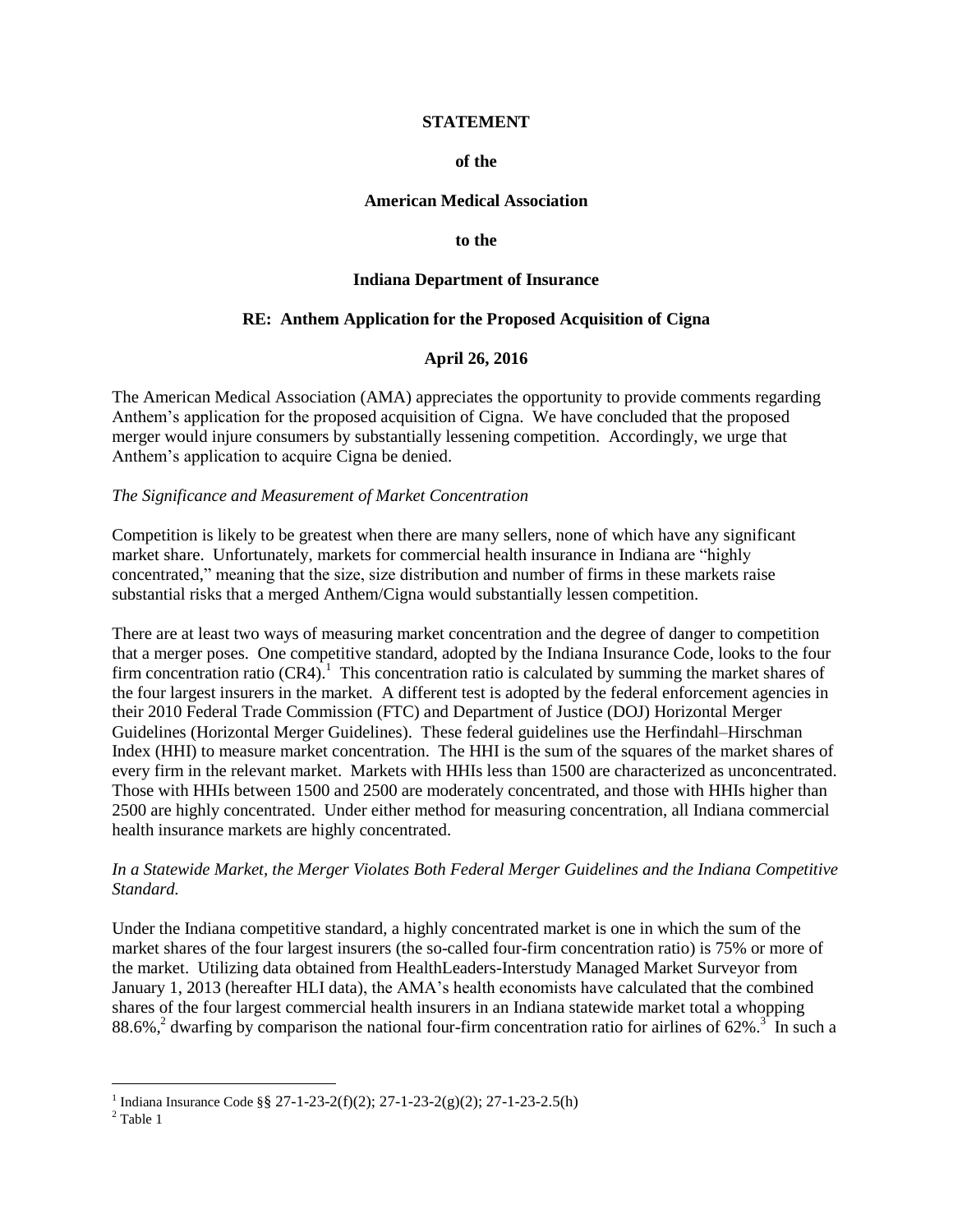highly concentrated state health insurance market, there is a prima facie violation of the Indiana competitive standard when a firm with a 10% market share merges with a firm with a 2% or more market share. In the instant case, a prima facie violation of the Indiana competitive standard is easily established: Anthem's share is 54% and Cigna's is  $15\%$ .<sup>4</sup> The merger would also run afoul of the Horizontal Merger Guidelines since Indiana's health insurance market has an HHI of 3385 (and thus highly concentrated) and the increase in the HHI caused by the merger would be 1614.

### *With Respect to Metropolitan Statistical Areas, the Merger Would Again Run Afoul of Both the Federal Antitrust Merger Enforcement Guidelines and the Indiana Competitive Standard*

The result is no different if we consider the competitive effect of the merger in metropolitan statistical areas within the state of Indiana. Utilizing data obtained from HLI data from January 1, 2013, the AMA has determined, in accordance with the Horizontal Merger Guidelines, the commercial health insurance market concentrations and change in market concentrations that would result from the merger. The AMA analysis shows that an Anthem acquisition of Cigna would be presumed likely, under the Horizontal Merger Guidelines, to enhance market power in the following commercial health insurance markets: Indianapolis; Lafayette, Terre Haute, Kokomo, Anderson, Gary, Evansville, Fort Wayne, Michigan City-La Porte, Elkhart-Goshen, Muncie, South Bend-Mishawaka, and Bloomington.<sup>5</sup> Moreover, in each of the aforementioned MSAs, the merger would violate the Indiana competitive standard, meaning that in all of them the shares of the four largest insurers total 75% or more. Anthem's market share is at least 37% or more and Cigna's is  $4%$  or more.<sup>6</sup>

In sum, under both the Horizontal Merger Guidelines and the Indiana competitive standard, the merger would create market structures that would likely result in anticompetitive effects. Consequently, the merger should not be approved.

### *Significant Barriers to Entry into Indiana Health Insurance Markets*

The prima facie violation of the Indiana competitive standard and the Horizontal Merger Guidelines could hypothetically be rebutted by establishing the likelihood of timely and sufficient entry to alleviate concerns about the adverse competitive effects of the merger.<sup>7</sup> In the instant case, there is no reliable evidence establishing that entry would be timely, likely, and sufficient. Indeed, the record is that successful entry into Indiana health insurance markets has proven difficult.<sup>8</sup> The AMA's analysis of data from HLI data shows that in a statewide market and in the numerous MSAs where the merger would be anticompetitive in commercial markets, the market shares and ranking of market leaders have been durable and little changed from 2010 through 2013, the most recent timeframe for which we have data. In addition, a DOJ study of entry and expansion in the health insurance industry found that "brokers typically are reluctant to sell new health insurance plans, even if those plans have substantially reduced premiums, unless the plan has strong brand recognition or a good reputation in the geographic area where the broker operates."<sup>9</sup> Likewise, a report commissioned by the Pennsylvania Insurance Department to

 $\overline{a}$ 

<sup>&</sup>lt;sup>3</sup> See Dafny, "Health Insurance Industry Consolidation: What Do We Know From the Past, Is It Relevant in Light of the ACA, and What Should We Ask?" Testimony before the Senate Committee on the Judiciary, September 22, 2015, at 10 (Dafny Senate Testimony).

<sup>4</sup> See Table 1

<sup>5</sup> See Table 2

<sup>6</sup> See Table 3

 $7$  See Horizontal Merger Guidelines at 28.

<sup>8</sup> Table 4

<sup>9</sup> Sharis A. Pozen, Acting Assistant Att'y Gen., Dep't of Justice Antitrust Div., *Competition and Health Care: A Prescription for High-Quality, Affordable Care* 7 (Mar. 19, 2012) [hereinafter Pozen, *Competition and Health Care*], *available at*  http://www.justice.gov/atr/speech/competition-and-health-care-prescription-high-quality-affordable-care.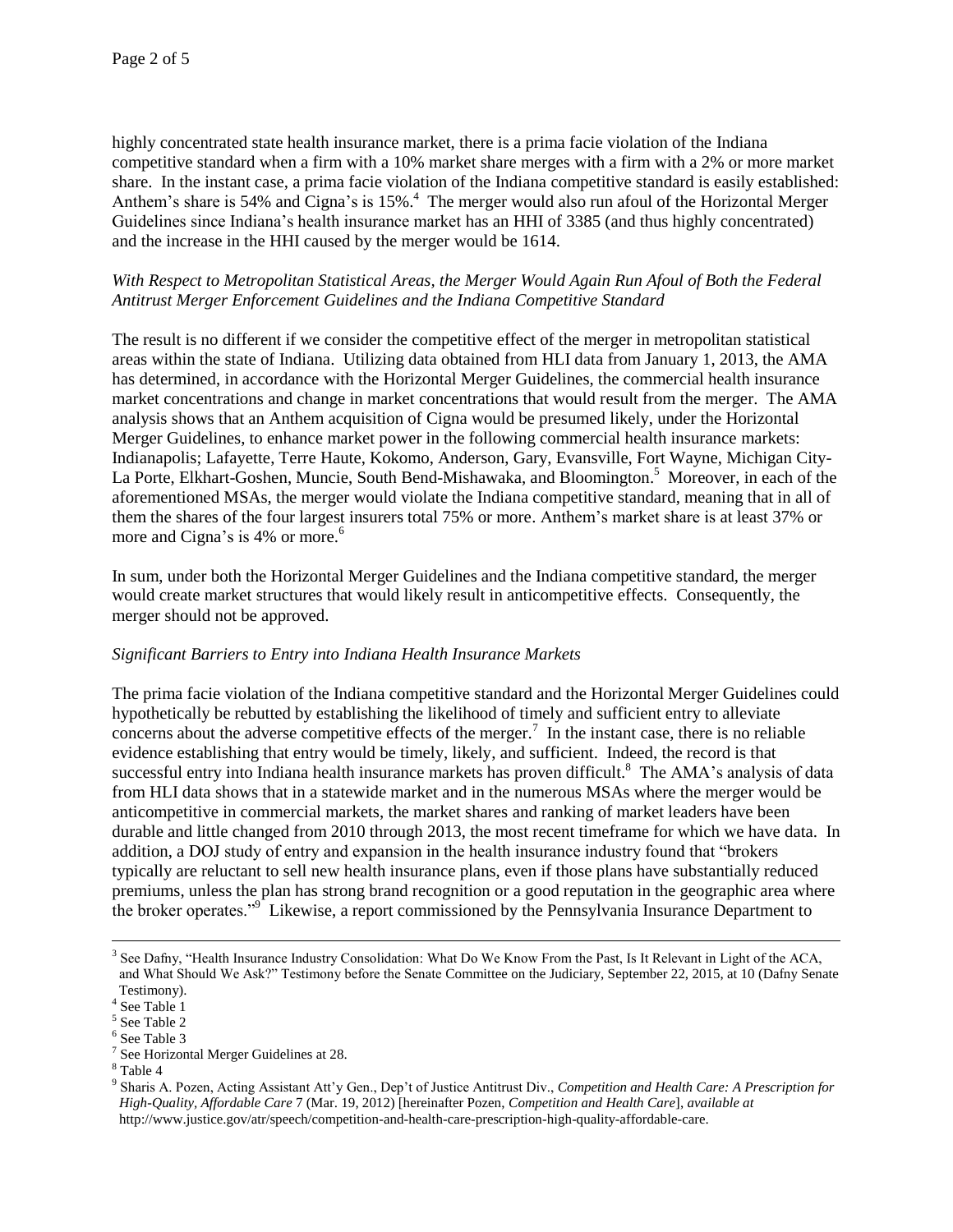analyze a proposed merger of Highmark, Inc. and Independence Blue Cross concluded that if the merger were approved, it was unlikely that other health insurance firms would be able to step in and replace the loss in competition.<sup>10</sup>

### *Likely Detrimental Effects for Consumers in Health Insurance Markets*

### Price Increases

A growing body of peer-reviewed literature suggests that greater consolidation leads to price increases, as opposed to greater efficiency or lower health care costs. Two studies have examined the effects of past health insurance mergers on premiums. A study of the 1999 merger between Aetna and Prudential found that the increased market concentration resulting from the merger was associated with higher premiums.<sup>11</sup> More recently, a second study examined the premium impact of the 2008 merger between UnitedHealth Group Inc. and Sierra Health Services. That merger led to a large increase in concentration in Nevada health insurance markets. The study concluded that in the wake of the merger, premiums in Nevada markets increased by almost 14% relative to a control group. These findings suggest that the merging parties exploited their resulting market power to the detriment of consumers.<sup>12</sup> Professor Leemore Dafny, PhD, a health economist at Northwestern University, also observes that there are a number of studies documenting lower insurance premiums in areas with more insurers, including on the health insurance marketplaces, the large group market, and in the Medicare Advantage market.<sup>13</sup>

### Plan Quality

 $\overline{a}$ 

As Dr. Leemore Dafny observes, "the competitive mechanisms linking diminished competition to higher prices operate similarly with respect to lower quality."<sup>14</sup> For example, one study in the Medicare Advantage market found that more robust competition was associated with greater availability of prescription drug benefits.<sup>15</sup> Thus, the merger can be expected to adversely affect health insurance plan quality. The narrowing of networks that might result from the merger is also likely to adversely affect access and quality. For example, of respondents to the Indiana State Medical Association survey of Indiana physicians who are contracted with Anthem, 87% believed that the Anthem-Cigna merger would very or somewhat likely lead to narrower networks which will in turn reduce patient access to care.<sup>16</sup>

### *The Health Insurer Monopsony Power Acquired Through the Merger Would Likely Degrade the Quality and Reduce the Quantity of Physician Services*

If approved, the merger would also injure consumers by enhancing the merged insurers' monopsony (i.e. buyer) power in the purchase of physician services. As Dr. Dafny explained in her recent Senate testimony on this merger: "[m]onopsony is the mirror image of monopoly; lower input prices are achieved by reducing the quantity or quality of services below the level that is socially optimal."<sup>17</sup> The

<sup>&</sup>lt;sup>10</sup> LECG Inc., "Economic Analyses of the Competitive Impacts From The Proposed Consolidation of Highmark and IBC." (September 10 2008) at 9.

<sup>11</sup> Leemore Dafny et al, "Paying a Premium on your Premium? Consolidation in the US Health Insurance Industry," *American Economic Review* 2012; 102: 1161-1185.

<sup>&</sup>lt;sup>12</sup> Jose R. Guardado, David W. Emmons, and Carol K. Kane, "The Price Effects of a Large Merger of Health Insurers: A Case Study of UnitedHealth-Sierra" *Health Management, Policy and Innovation*, 2013; 1(3) 16-35.

<sup>&</sup>lt;sup>13</sup> Dafny Senate Testimony, supra note 3, at 11.

<sup>&</sup>lt;sup>14</sup> Dafny Senate Testimony, supra, note 3 at 11.

<sup>15</sup> Robert Town and Su Liu, "The Welfare Impact of Medicare HMOs," *RAND Journal of Economics* (2003): 719-736.

<sup>&</sup>lt;sup>16</sup> See Summary of the Indiana State Medical Association's Survey that is attached.

<sup>&</sup>lt;sup>17</sup> Dafny Senate Testimony, supra note 3, at 10.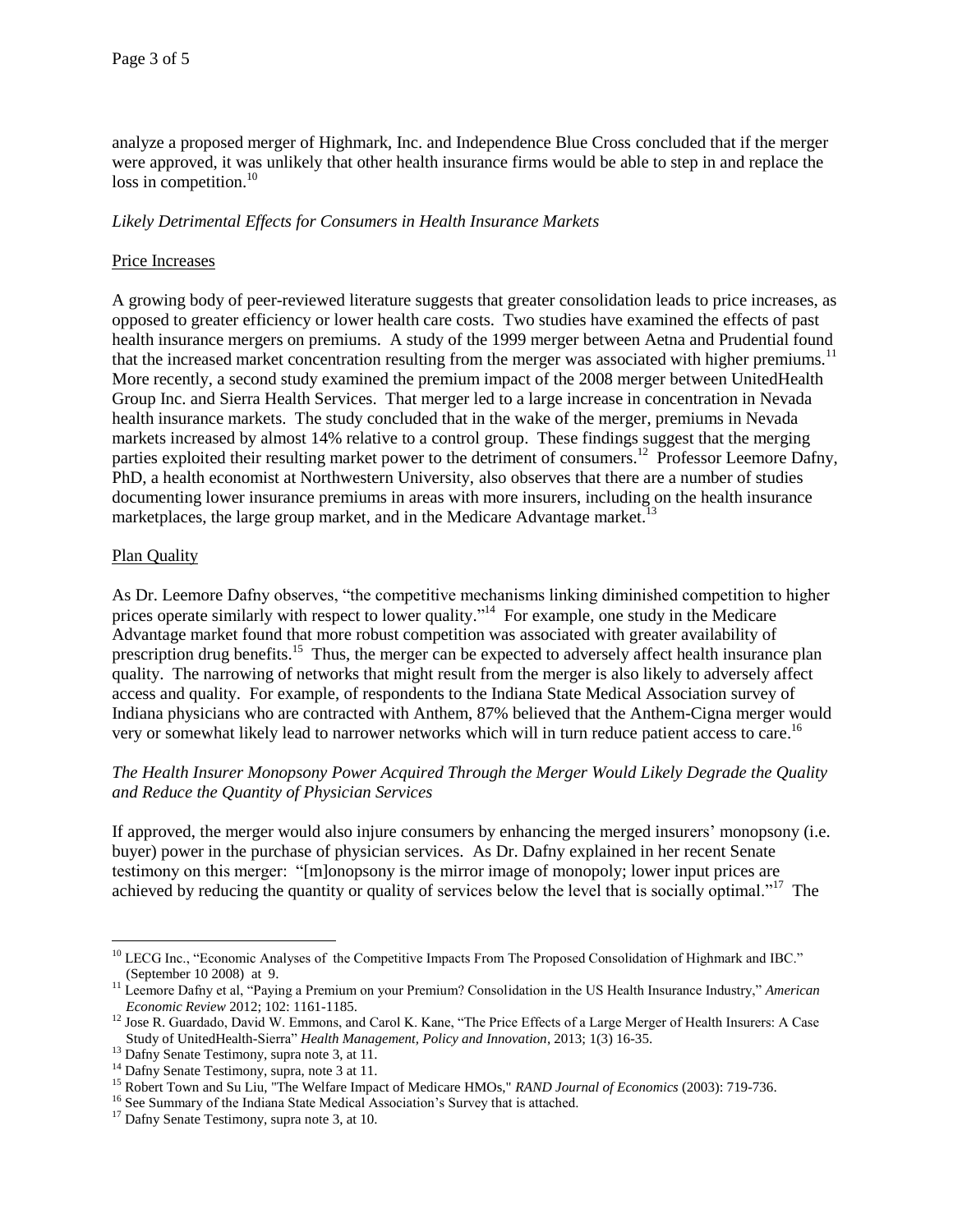$\overline{a}$ 

result is a reduction in compensation leading to diminished physician service and quality of care that harms consumers.<sup>18</sup>

The DOJ has successfully challenged two health insurer mergers (half of all cases brought against health insurer mergers) based in part on DOJ claims that the mergers would have anticompetitive effects in the purchase of physician services.<sup>19</sup> In a third merger matter occurring in 2010—Blue Cross Blue Shield of Michigan and Physicians Health Plan of Mid-Michigan—the health insurers abandoned their merger plans when the DOJ complained that the merger "would have given Blue Cross Blue Shield of Michigan the ability to control physician payment rates in a manner that could harm the quality of healthcare delivered to consumers."<sup>20</sup>

Similarly, in 2008 the Pennsylvania Insurance Department was prepared to find a proposed merger between Highmark, Inc. and Independence Blue Cross to be anticompetitive in large part because it would have granted the merged health insurer undue leverage over physicians and other health care providers that would have been "to the detriment of the insurance buying public" and would have resulted in "weaker provider networks for consumers who depend on these networks for access to quality healthcare."<sup>21</sup> The Pennsylvania Insurance Department further noted:

[o]ur nationally renowned economic expert, LECG, rejected the idea that using market leverage to reduce provider reimbursements below competitive levels will translate into lower premiums, calling this an "economic fallacy" and noting that the clear weight of economic opinion is that consumers do best when there is a competitive market for purchasing provider services. $^{22}$ 

These monopsony challenges properly reflect governmental conclusions that it is a mistake to assume that a health insurer's negotiating leverage acquired through merger is a good thing for consumers. On the contrary, consumers can expect higher insurance premiums.<sup>723</sup> Health insurer monopsonists typically are also monopolists.<sup>24</sup> Facing little if any competition, they lack the incentive to pass along cost savings to consumers.<sup>25</sup>

<sup>20</sup> Blue Cross Blue Shield of Michigan and Physicians Health Plan of Mid-Michigan Abandon Merger Plans | OPA | Department of Justice, available at:

<sup>18</sup> *See* Gregory J. Werden, *Monopsony and the Sherman Act: Consumer Welfare in a New Light*, 74 ANTITRUST L.J*.* 707 (2007) (explaining reasons to challenge monopsony power even where there is no immediate impact on consumers); Marius Schwartz, *Buyer Power Concerns and the Aetna-Prudential Merger,* Address before the 5th Annual Health Care Antitrust Forum at Northwestern University School of Law 4-6 (October 20, 1999) (noting that anticompetitive effects can occur even if the conduct does not adversely affect the ultimate consumers who purchase the end-product), available at: [http://www.usdoj.gov/atr/public/spceches/3924.wpd.](http://www.usdoj.gov/atr/public/spceches/3924.wpd)

<sup>19</sup> *U.S. v. Aetna Inc.,* supra note 12, at ¶¶ 17-18; *see also U.S. v. Aetna, Inc.,* No. 3-99 CV 1398-H, at 5-6 (Aug. 3, 1999) (revised competitive impact statement), available at *http://www.usdoj.gov/atr/case/s/f2600/2648.pdf*; *United States v. UnitedHealth Group Inc.* No. 1:05CV02436 (D.D.C., Dec. 20, 2005) (complaint), available at: [www.usdoj.gov/atr/cases/f213800/213815.htm.](http://www.usdoj.gov/atr/cases/f213800/213815.htm)

[http://www.justice.gov/opa/pr/blue-cross-blue-shield-michigan-and-physicians-health-plan-mid-michigan-abandon-merger](http://www.justice.gov/opa/pr/blue-cross-blue-shield-michigan-and-physicians-health-plan-mid-michigan-abandon-merger-plans)[plans.](http://www.justice.gov/opa/pr/blue-cross-blue-shield-michigan-and-physicians-health-plan-mid-michigan-abandon-merger-plans)

<sup>&</sup>lt;sup>21</sup> See Statement of Pennsylvania Insurance Commissioner Joel Ario on Highmark and IBC Consolidation (January 22, 2009).  $^{22}$  Id.  $\,$ 

<sup>23</sup> Dafny Senate Testimony, supra note 3, at 9.

<sup>&</sup>lt;sup>24</sup> Peter J. Hammer and William M. Sage, *Monopsony as an Agency and Regulatory Problem in Health Care*, 71 ANTITRUST. L.J. 949 (2004).

See Dafny Senate Testimony, supra note 3, at 10 ("If past is prologue, insurance consolidation will tend to lead to lower payments to healthcare providers, but those lower payments will not be passed on to consumers. On the contrary, consumers can expect higher insurance premiums.")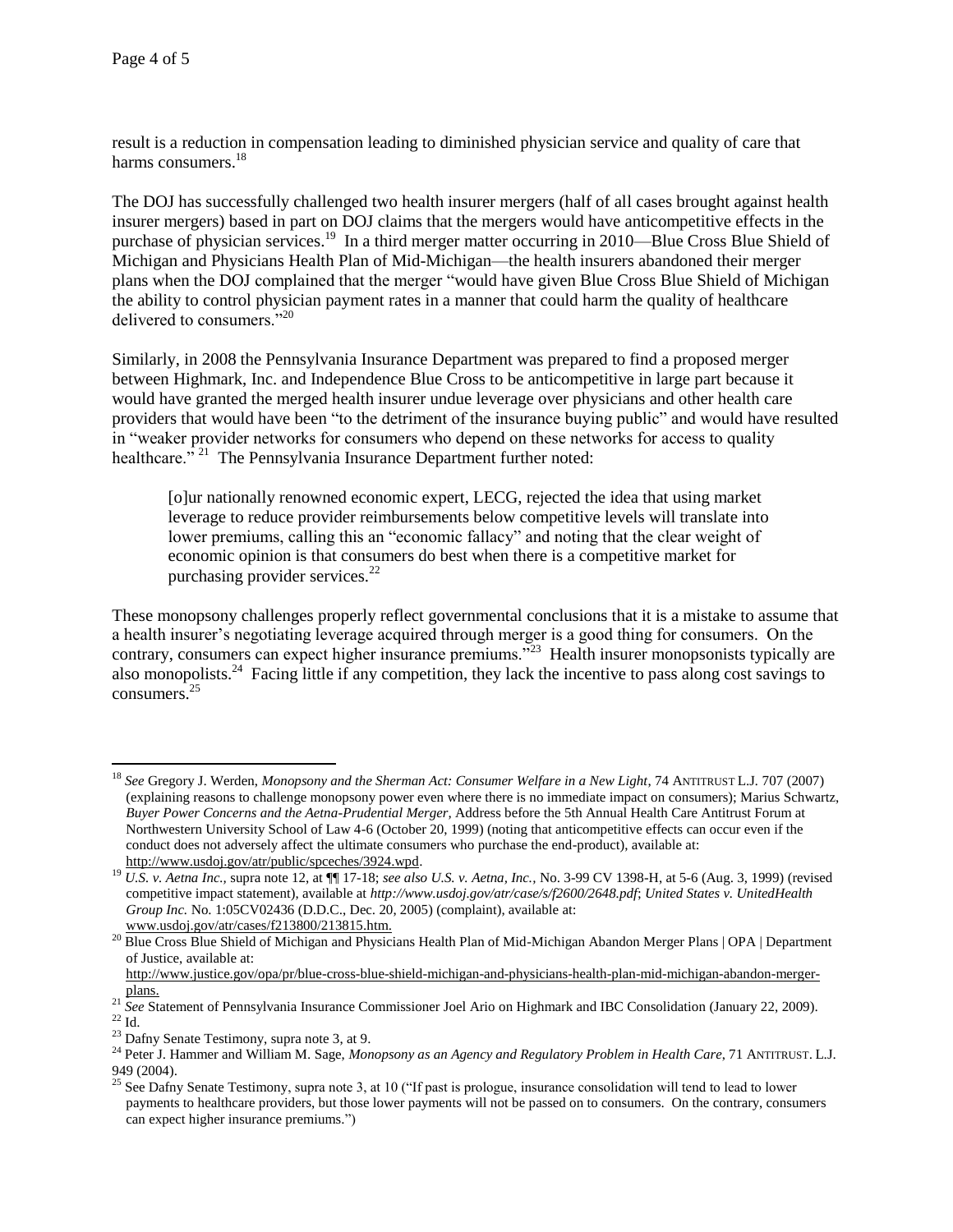### Results of Indiana State Medical Association's Survey

An Indiana State Medical Association survey explored the monopsony issue, guided by the following principle: a loss of competition on the buy side can occur within the localized geographic markets for the purchase of physician services when the merging health insurers hold contracts with a significant number of physicians who are financially dependent on contracting with the merging health plans.*<sup>26</sup>* This is precisely the case in a merger of Anthem with Cigna. Eighty-four percent of physician respondents to the Indiana State Medical Association survey felt they *had* to contract with Anthem in order to have a financially viable practice and 48% felt that way with respect to Cigna. Ninety-one percent of physicians said that the merger would reduce the quality and quantity of the services that physicians are able to offer their patients, and 78% reported that they will be *very or somewhat likely* pressured *not* to engage in aggressive patient advocacy as a result of the merger.

The extent of the merged entity's monopsony power and how it may ultimately injure consumers is also revealed in physician responses to the question of whether there would be any consequences in not continuing to contract with the merged firm: 31% would cut investments in practice infrastructure; 40% would cut or reduce staff salaries; 43% would have to spend less time with patients; and 27% would cut quality initiatives or patient services. These reductions in service levels and quality of care would cause immediate harm to Indiana consumers.

### **CONCLUSION**

 $\overline{a}$ 

Given that the proposed merger would significantly increase the market concentration of already highly concentrated commercial health insurance markets, we urge the Indiana Department of Insurance to reject the proposed merger so that consumers and physicians have adequate competitive alternatives. Unless the application is rejected, the merged entity would likely be able to raise premiums, reduce plan quality, and lower payment rates for physicians to a degree that would reduce the quality or quantity of services that physicians offer to patients.

<sup>&</sup>lt;sup>26</sup> Christine White, Sarahlisa Brau, and David Marx, Antitrust and Healthcare: A Comprehensive Guide, at 163 (2013); see also Capps, Cory S., Buyer Power in Health Plan Mergers (June 2010). Journal of Competition Law and Economics, Vol. 6, Issue 2, pp. 375-391; and U.S. Dep't of Justice and Fed. Trade Comm'n, Horizontal Merger Guidelines, supra 1, at page 33; Federal Trade Commission and U.S. Department of Justice, Improving Health Care: A Dose of Competition (July,2004), at 15.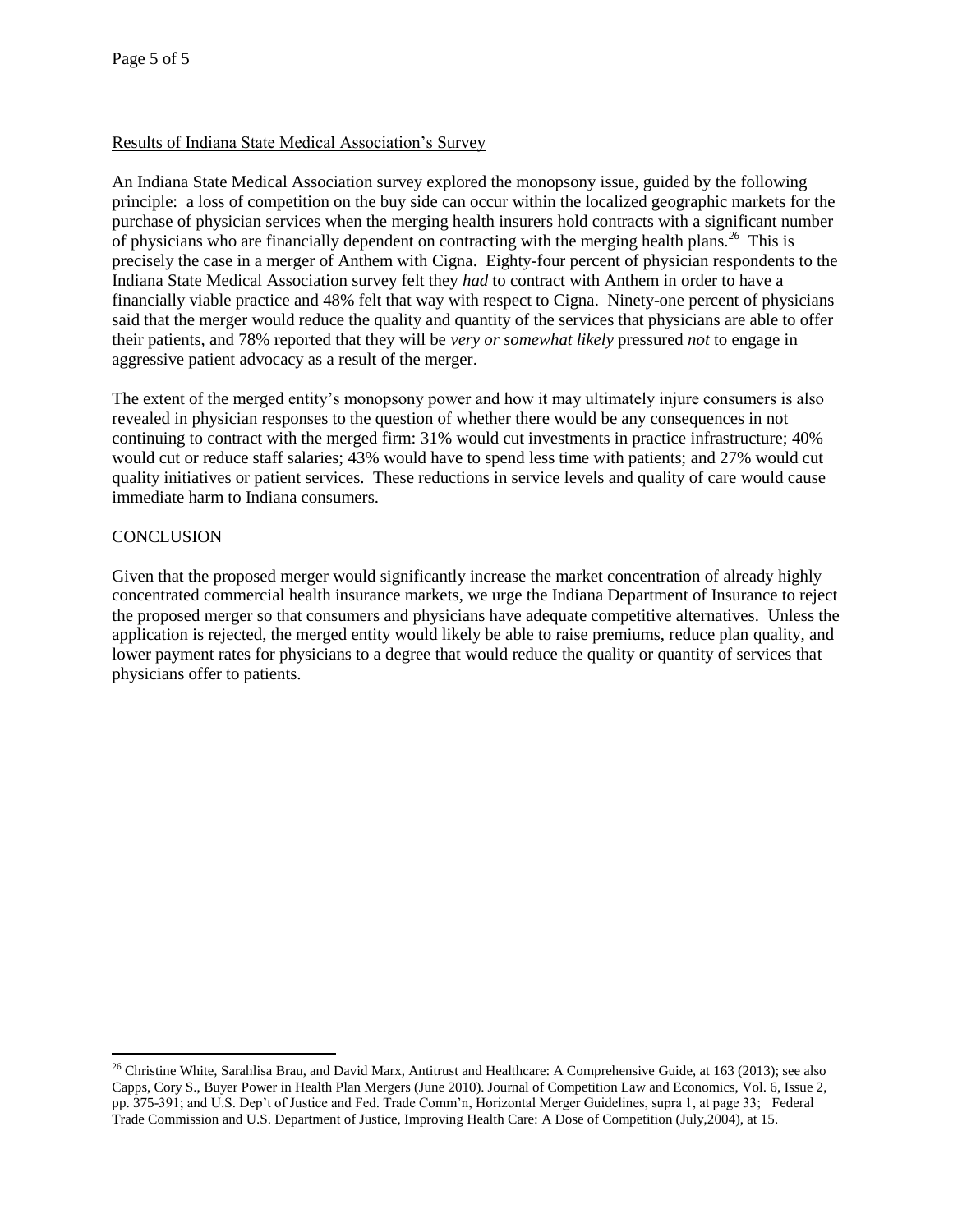## **Tables to the Statement of the American Medical Association to the Indiana Department of Insurance (April 26, 2016)**

Table 1. Four-Firm Concentration Ratio and Largest Insurers' Market Shares in Indiana, 2013

|                  | <b>Market</b> |                      | <b>Concentration</b> |
|------------------|---------------|----------------------|----------------------|
| <b>Insurer</b>   | <b>Share</b>  | <b>Rank by Share</b> | Ratio                |
| WellPoint        | 54            |                      | 88.6                 |
| Cigna            |               |                      |                      |
| UnitedHealthcare | 14            |                      |                      |
| Aetna            |               |                      |                      |

**Table 2.** Indiana MSAs where an Anthem-Cigna Merger Will Be Presumed Likely to Enhance Market Power

|                             | <b>Pre-Merger</b> | Post-Merger | <b>Change in</b> |  |
|-----------------------------|-------------------|-------------|------------------|--|
| <b>MSA</b>                  | HHI               | <b>HHI</b>  | <b>HHI</b>       |  |
| Indianapolis, IN            | 3299              | 5716        | 2417             |  |
| Lafayette, IN               | 2780              | 4762        | 1982             |  |
| Terre Haute, IN             | 5436              | 7047        | 1611             |  |
| Kokomo, IN                  | 3764              | 5191        | 1427             |  |
| Anderson, IN                | 4803              | 6073        | 1270             |  |
| Gary, IN                    | 3059              | 4274        | 1215             |  |
| Evansville, IN-KY           | 3419              | 4621        | 1202             |  |
| Fort Wayne, IN              | 3595              | 4762        | 1167             |  |
| Michigan City-La Porte, IN  | 4064              | 5135        | 1071             |  |
| Elkhart-Goshen, IN          | 4328              | 5161        | 833              |  |
| Muncie, IN                  | 3771              | 4299        | 528              |  |
| South Bend-Mishawaka, IN-MI | 2813              | 3295        | 482              |  |
| Bloomington, IN             | 3748              | 4189        | 440              |  |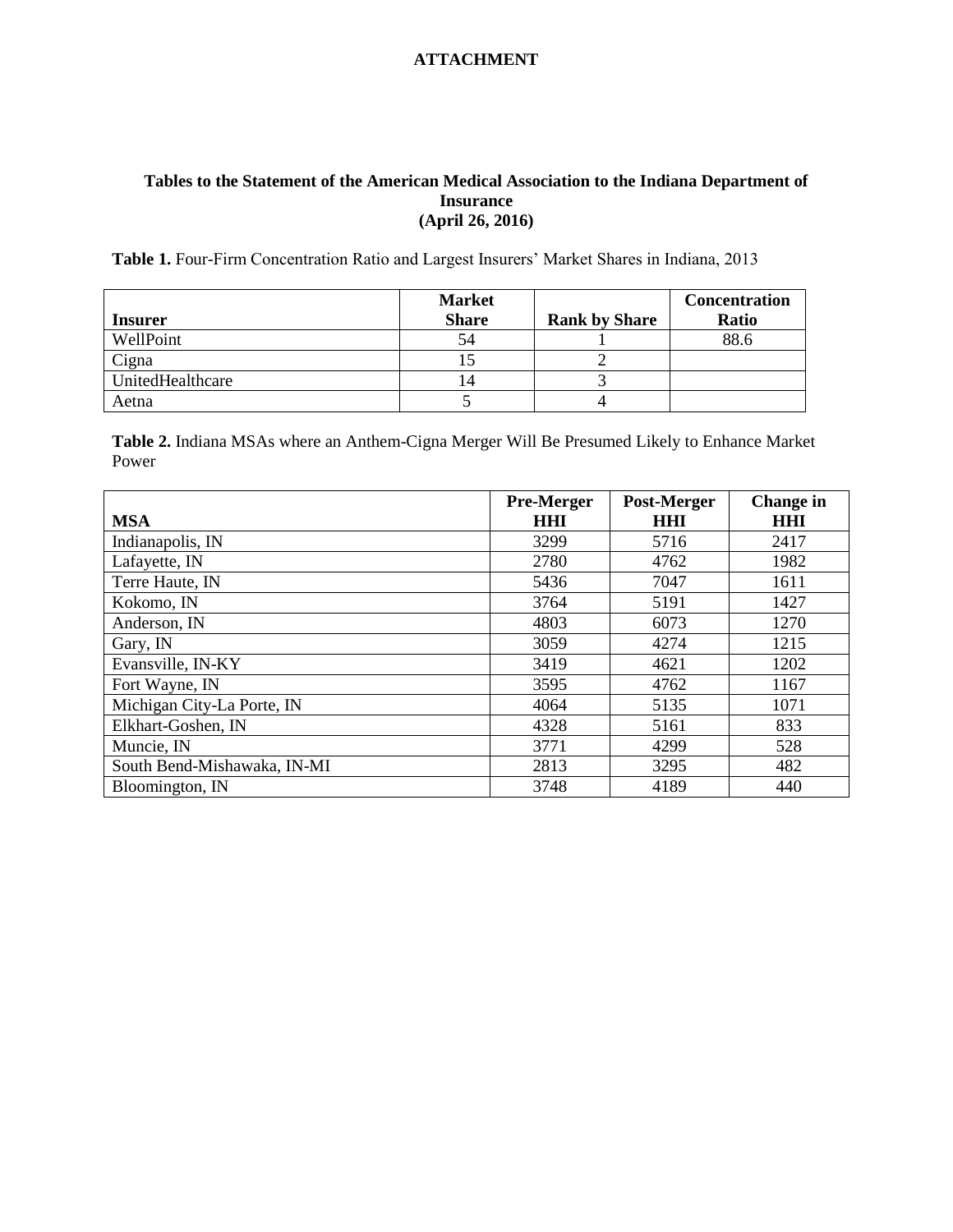**Table 3.** Four-Firm Concentration Ratios and WellPoint's (Anthem) and Cigna's Market Shares in Indiana MSAs where an Anthem-Cigna Merger Will Be Presumed Likely to Enhance Market Power, 2013

|                             |                | Pre-Merger          | <b>Rank by</b>      | Concentration |
|-----------------------------|----------------|---------------------|---------------------|---------------|
| <b>MSA</b>                  | <b>Insurer</b> | <b>Market Share</b> | <b>Market Share</b> | Ratio         |
| Indianapolis, IN            | WellPoint      | 50                  |                     | 92.3          |
|                             | Cigna          | 24                  | $\overline{2}$      |               |
| Lafayette, IN               | WellPoint      | 37                  | 1                   | 92.5          |
|                             | Cigna          | 27                  | $\overline{2}$      |               |
| Terre Haute, IN             | WellPoint      | 72                  | $\mathbf{1}$        | 95.2          |
|                             | Cigna          | 11                  | $\overline{2}$      |               |
| Kokomo, IN                  | WellPoint      | 58                  | $\mathbf{1}$        | 90.3          |
|                             | Cigna          | 12                  | $\overline{2}$      |               |
| Anderson, IN                | WellPoint      | 68                  | $\mathbf{1}$        | 90.7          |
|                             | Cigna          | 9                   | 3                   |               |
| Gary, IN                    | WellPoint      | 48                  | 1                   | 92.4          |
|                             | Cigna          | 13                  | 3                   |               |
| Evansville, IN-KY           | WellPoint      | 54                  | $\mathbf{1}$        | 91.4          |
|                             | Cigna          | 11                  | 4                   |               |
| Fort Wayne, IN              | WellPoint      | 56                  | 1                   | 88.1          |
|                             | Cigna          | 10                  | 3                   |               |
| Michigan City-La Porte, IN  | WellPoint      | 61                  | $\mathbf{1}$        | 89.4          |
|                             | Cigna          | 9                   | $\overline{3}$      |               |
| Elkhart-Goshen, IN          | WellPoint      | 64                  | $\mathbf{1}$        | 89.7          |
|                             | Cigna          | 7                   | $\mathfrak{Z}$      |               |
| Muncie, IN                  | WellPoint      | 59                  | $\mathbf{1}$        | 85.2          |
|                             | Cigna          | $\overline{4}$      | 5                   |               |
| South Bend-Mishawaka, IN-MI | WellPoint      | 47                  | $\mathbf{1}$        | 84.2          |
|                             | Cigna          | 5                   | 5                   |               |
| Bloomington, IN             | WellPoint      | 57                  | $\mathbf{1}$        | 92.2          |
|                             | Cigna          | 4                   | 5                   |               |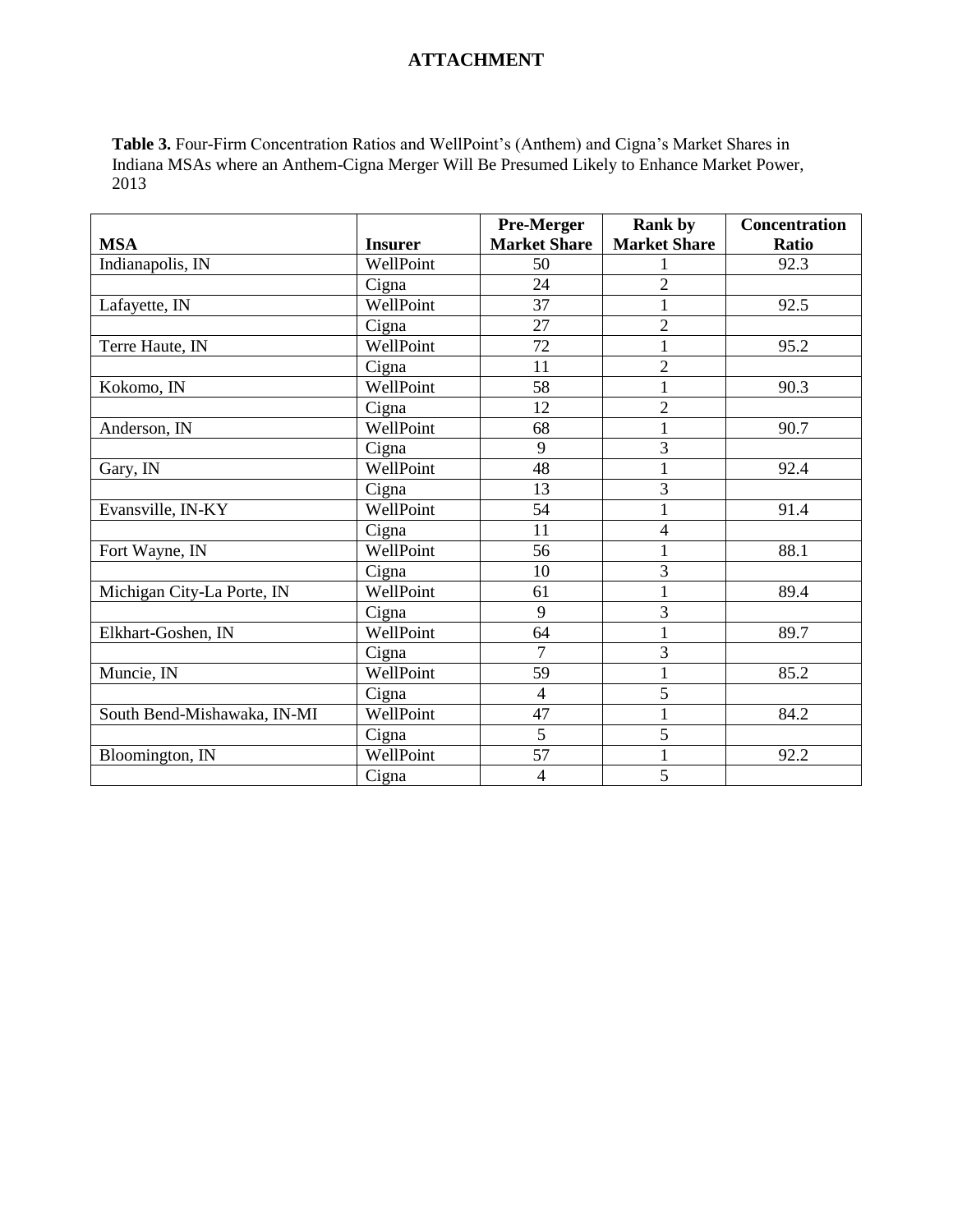**Table 4.** Market Share Trends of the Four Largest Insurers in Indiana MSAs Where an Anthem-Cigna Merger will be Presumed Likely to Enhance Market Power, 2010-2013<sup>1</sup>

| <b>MSA</b>        | <b>Insurer</b>       | <b>Market Shares</b> |                |                |                 |
|-------------------|----------------------|----------------------|----------------|----------------|-----------------|
| Indianapolis, IN  |                      | 2010                 | 2011           | 2012           | 2013            |
|                   | WellPoint            | 59                   | 49             | 54             | 50              |
|                   | Cigna                | 10                   | 20             | 18             | 24              |
|                   | UnitedHealthcare     | 12                   | 13             | 13             | 13              |
|                   | Aetna                | $\overline{7}$       | 6              | 5              | 5               |
| Lafayette, IN     |                      |                      |                |                |                 |
|                   | WellPoint            | 40                   | 34             | 37             | 37              |
|                   | Cigna                | 15                   | 29             | 26             | 27              |
|                   | UnitedHealthcare     | 27                   | 27             | 27             | 26              |
|                   | Advantage            | 5                    | 3              | $\overline{3}$ | $\overline{3}$  |
| Terre Haute, IN   |                      |                      |                |                |                 |
|                   | WellPoint            | 73                   | 66             | 72             | 72              |
|                   | Cigna                | 10                   | 17             | 13             | 11              |
|                   | UnitedHealthcare     | $\sqrt{ }$           | 10             | $\mathbf{9}$   | 10              |
|                   | Humana               | $\overline{4}$       | $\overline{4}$ | $\overline{3}$ | $\overline{2}$  |
| Kokomo, IN        |                      |                      |                |                |                 |
|                   | WellPoint            | 57                   | 54             | 57             | 58              |
|                   | Cigna                | 13                   | 13             | 14             | 12              |
|                   | Advantage            | 13                   | 14             | 12             | 11              |
|                   | UnitedHealthcare     | $\overline{7}$       | 9              | 8              | 9               |
| Anderson, IN      |                      |                      |                |                |                 |
|                   | WellPoint            | 68                   | 68             | 69             | 68              |
|                   | UnitedHealthcare     | 9                    | 10             | 9              | 10              |
|                   | Cigna                | $\overline{7}$       | $\mathfrak{S}$ | 10             | 9               |
|                   | Physicians Hlth Plan | $\overline{4}$       | $\overline{5}$ | $\overline{3}$ | $\overline{4}$  |
| Gary, IN          |                      |                      |                |                |                 |
|                   | WellPoint            | 48                   | 44             | 49             | 48              |
|                   | UnitedHealthcare     | 20                   | 24             | 22             | $\overline{22}$ |
|                   | Cigna                | 11                   | 12             | 12             | 13              |
|                   | Aetna                | 12                   | 11             | 10             | 10              |
| Evansville, IN-KY |                      |                      |                |                |                 |
|                   | WellPoint            | 44                   | 43             | 50             | 54              |
|                   | UnitedHealthcare     | 12                   | 14             | 12             | $\overline{15}$ |
|                   | Humana               | 13                   | 14             | 11             | 11              |
|                   | Cigna                | $\overline{7}$       | 6              | 6              | 11              |
| Fort Wayne, IN    |                      |                      |                |                |                 |
|                   | WellPoint            | 53                   | 56             | 58             | 56              |
|                   | UnitedHealthcare     | 11                   | 14             | 14             | 15              |
|                   | Cigna                | $\tau$               | $\overline{7}$ | 8              | 10              |

 $\overline{a}$ 

 $1$  Cigna was the fifth largest commercial health insurer in Terre Haute, IN, Kokomo, IN and Anderson, IN.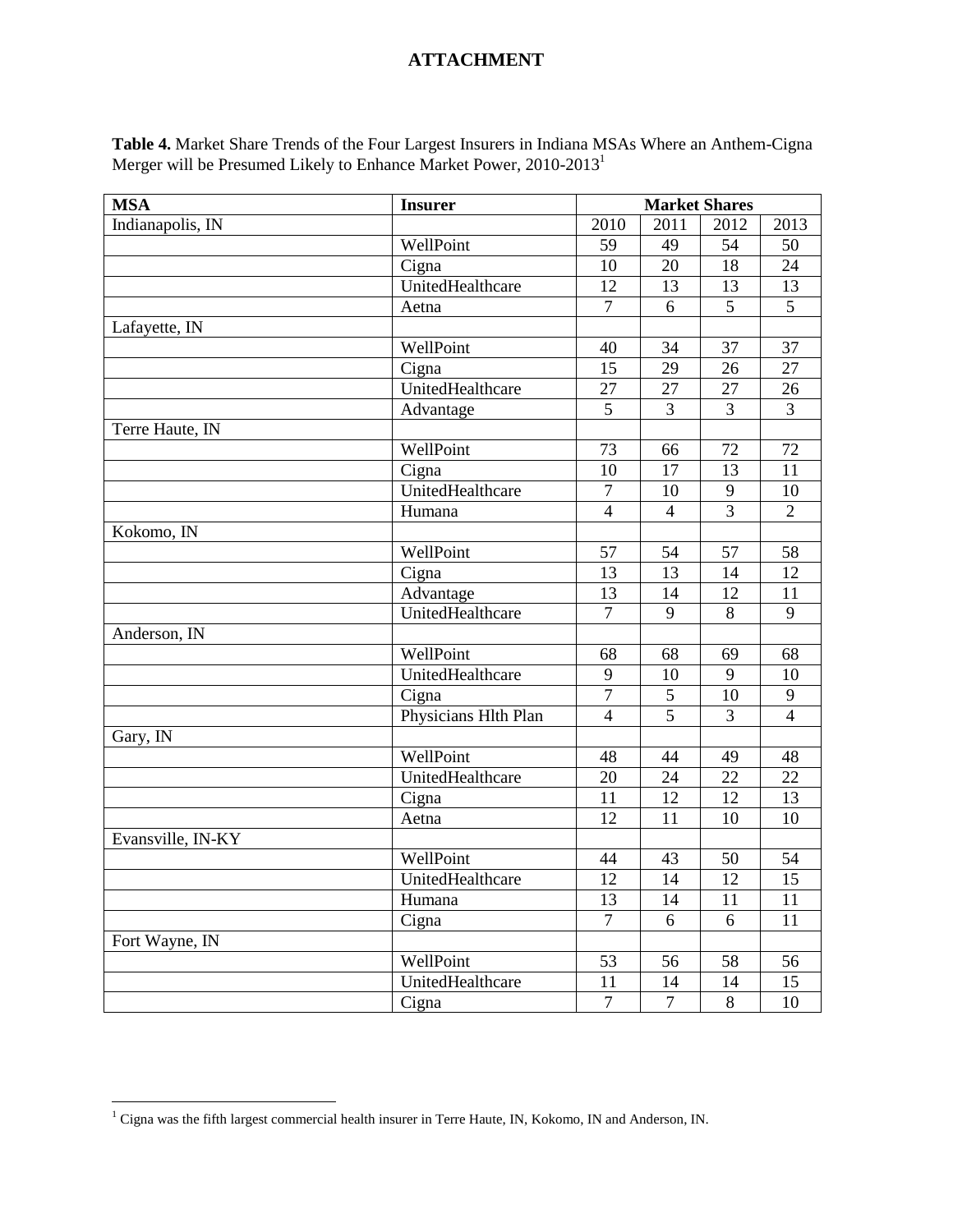### **SUMMARY OF INDIANA STATE MEDICAL ASSOCIATION'S SURVEY CONCERNING PROPOSED MEGA-HEALTH INSURANCE MERGERS**

### **INTRODUCTION**

This survey polled physicians on the proposed mergers between Aetna and Humana and Anthem and CIGNA, as well as gathered data on how physicians currently negotiate with insurance companies. This survey was administered to members of the Indiana State Medical Association. In total, 218 physicians completed the survey, although specific questions only polled a subset of physicians depending on their role in the practice.

### **Current market power of commercial insurers over physicians**

- 50% of respondents felt that they *had to* contract with Aetna in order to have a financially viable practice; 45% felt that way with respect to Humana. 84% felt that they *had to* contract with Anthem and 48% felt that way with respect to CIGNA. When asked why commercial insurers were essential to their practice's financial viability, responses clustered into the following categories:
	- Coverage of a large percentage of the patient population
	- To offset losses from government health plans
- Only 5% of respondents said that they could turn away from a commercial insurer and recover lost revenue by treating more Medicare or Medicaid patients
- 15%, 13%, 13%, and 24% of respondents who are contracted with Aetna, Anthem, CIGNA, and Humana, respectively, had difficulty finding available in-network physicians who accepted new patients for referrals
- 51%, 58%, 54%, and 58% of respondents who are contracted with Aetna, Anthem, CIGNA, and Humana, respectively, encountered formulary limitations which prevented a patient's optimal treatment.
- Respondents encountered challenges with the adequacy of provider networks including:
	- Difficulty finding local specialists in rural areas
	- Obtaining prior authorizations and denials of reimbursement
- $\bullet$  49%, 70%, 51%, and 55% of practice decision-makers<sup>2</sup> who are contracted with Aetna, Anthem, CIGNA, and Humana, respectively, reported that contracts were "take-it-or-leave-it" offers across the four insurers; where greater than 49% had seen an "all-products" clause in an offered health plan
- 40% of decision-makers were offered a single contract for different types of plans; 22% were offered separate contracts with different terms for different types of offered plans

 $\overline{a}$  $2 A$  "decision-maker" is a respondent who reported that they were the primary decision maker or one of a group of decision makers in their practice. In this survey, the total number of decision-makers was 67.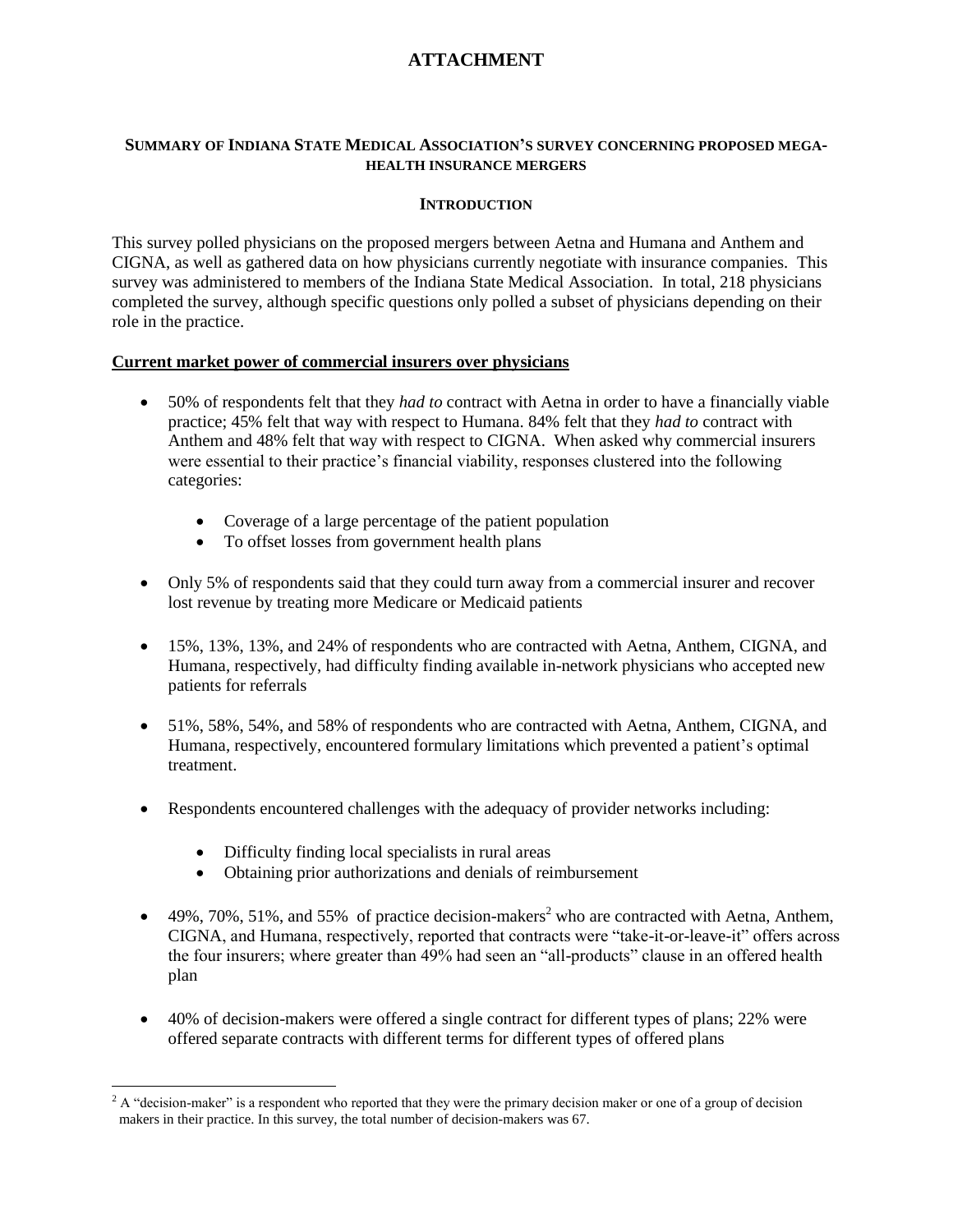• 18% of decision-makers were paid the same fees across different types of plans offered; 57% were offered different fees for different plans

### **Physicians reject the proposed mergers**

- 89% of physicians *strongly or somewhat oppose* the merger of Aetna and Humana; while 83% felt the same with regards to the Anthem and CIGNA merger
- 84% of decision-makers viewed the proposed Aetna-Humana merger as making contract negotiations *somewhat or much less favorable* than before; 85% of physicians felt that way with respect to the Anthem-CIGNA merger

### **Negative consequences if the mergers are approved**

- 85% of decision-makers believed that the Aetna-Humana merger would *very or somewhat likely* lead to narrower physician networks which will in turn reduce patient access to care, with 76% reporting that they will be *very or somewhat likely* pressured not to engage in aggressive patient advocacy as a result of the mergers
- 87% of decision-makers believed that the Anthem-CIGNA merger *would very or somewhat likely* lead to narrower physician networks which will in turn reduce patient access to care, with 78% reporting that they will be *very or somewhat likely* pressured not to engage in aggressive patient advocacy as a result of the mergers
- 94% of decision-makers believed that the Aetna-Humana *merger would very or somewhat likely* decrease reimbursement rates for physicians such that there would be a reduction in the quality and quantity of the services that physicians are able to offer their patients; 91% felt that way with respect to the Anthem-CIGNA merger
- If the insurance mergers proceeded and decision-makers did not continue to contract with the merged health plan, the following consequences were reported:

## *If Aetna-Humana merged…*

- 15% would retire from active practice
- 15% would need to close their practice
- 6% would move their practice to a more competitive reimbursement market
- 33% would cut investments in practice infrastructure
- 40% would cut or reduce staff salaries
- 37% would have to spend less time with patients
- 21% would cut quality initiatives or patient services

## *If Anthem-CIGNA merged…*

- 16% would retire from active practice
- 25% would need to close their practice
- 15% would move their practice to a more competitive reimbursement market
- 42% would cut investments in practice infrastructure